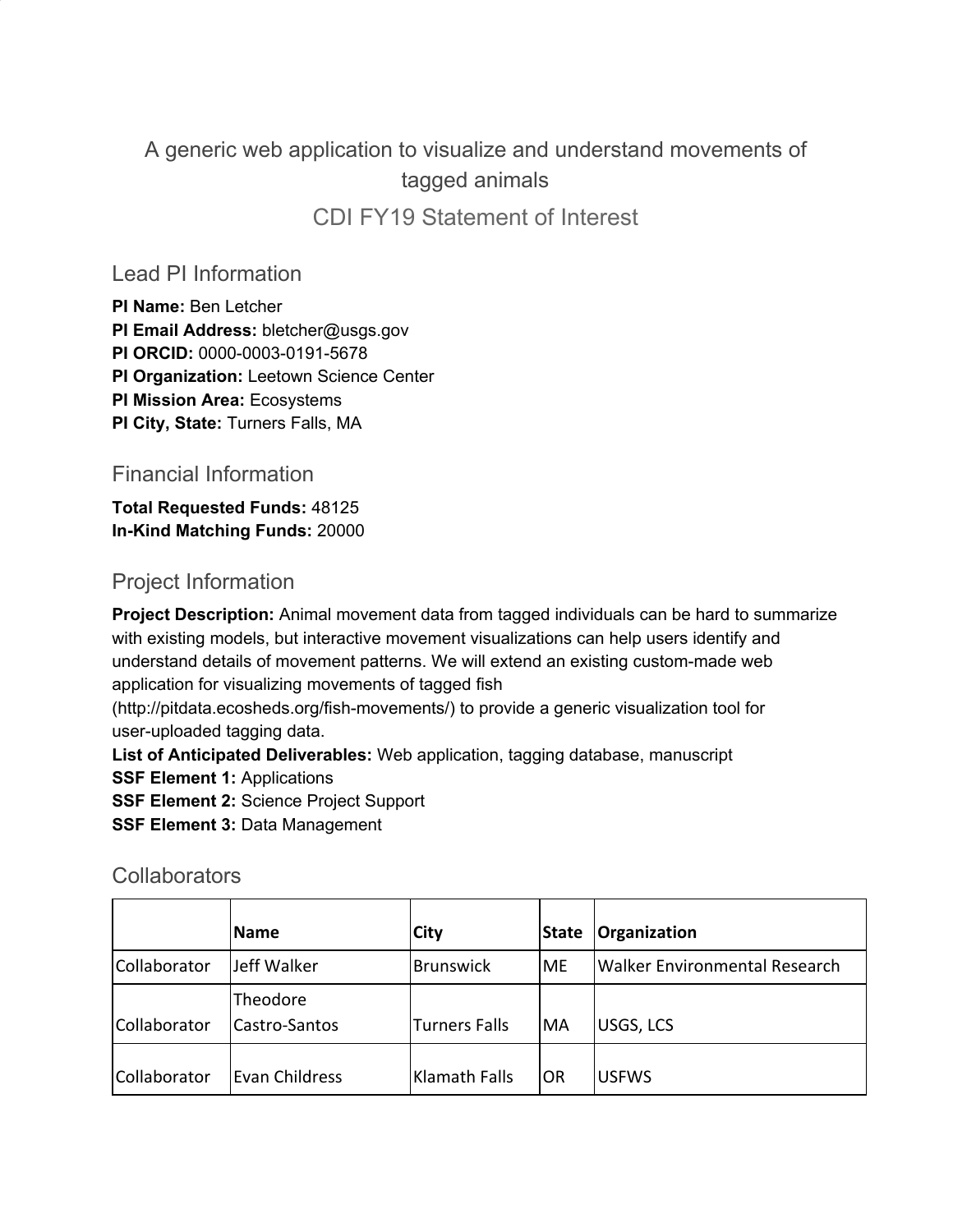**Title**: A generic web application to visualize and understand movements of tagged animals **USGS Lead PI**: Ben Letcher

#### **Project Narrative**

Information from tagged animals forms the basis of many ecological models. Tagged individuals provide information on key vital rates including survival, body growth and movement. Depending on the tag type, data density can be very high for either the number of reads/individual or the number of individuals. This data density can lead to robust estimates of growth and survival using standard models. Movement data, however, can be harder to summarize with existing models because animal movements can be highly skewed and context-dependent.

Researchers who study animal movement can benefit from interactive visualizations that show locations of tagged individuals over time. Effective visualizations will help researchers uncover patterns in the data. For example, we have developed a visualization for tagged individuals in a stream network (pitdata.ecosheds.org/fish-movements/, Letcher et al. 2018). Users of the tool can follow individuals (dots on the screen) as they move throughout the stream network. Seeing how the fish move can lead to insights about the timing, direction, and extent of individual movements. Subsetting the data based on location, species, age, family membership and other traits allows formation of hypotheses about movement. Further, showing environmental data during movement intervals and summary data on movements provides context for evaluating observed movements.

We have received numerous requests to adapt the movement visualization to other systems. While this is certainly possible, at this point, we need to custom-build new applications. To make it easier for users to gain access to movement visualizations, we propose to develop the algorithms and platform to allow users to upload their own data. This will involve defining the habitat, setting the timestep and uploading the tagging data. To work through issues related to different datasets, in addition to our stream network, we will use four test cases that cover a range of habitat, timestep and tag data types – suckers (fish) in a lake system, horseshoe crabs in a coastal system, grizzly bears in 2-dimensional mountainous habitat and right whales in a 3-dimensional ocean habitat. Each dataset will provide unique challenges that will allow us to develop and test the algorithms across a broad range of situations. The overarching goal will be to develop algorithms that are flexible enough to accommodate any animal tagging data, and friendly and useful enough to use that people are encouraged to use them.

This proposal addresses the following new CDI themes 'Producing FAIR data and tools', and 'Reusing or repurposing modular tools', focusses on 'knowledge delivery', and will be used across regions. In theory, the general approach could be used for any particle tracking dataset, so the project may have eventual utility across mission areas as well.

#### Reference

Letcher, B. H., J. D. Walker, M. J. O'Donnell, A. R. Whiteley, K. H. Nislow, and J. A. Coombs. 2018. Three Visualization Approaches for Communicating and Exploring Passive Integrated Transponder Tag Data. Fisheries 43(5):241–248.